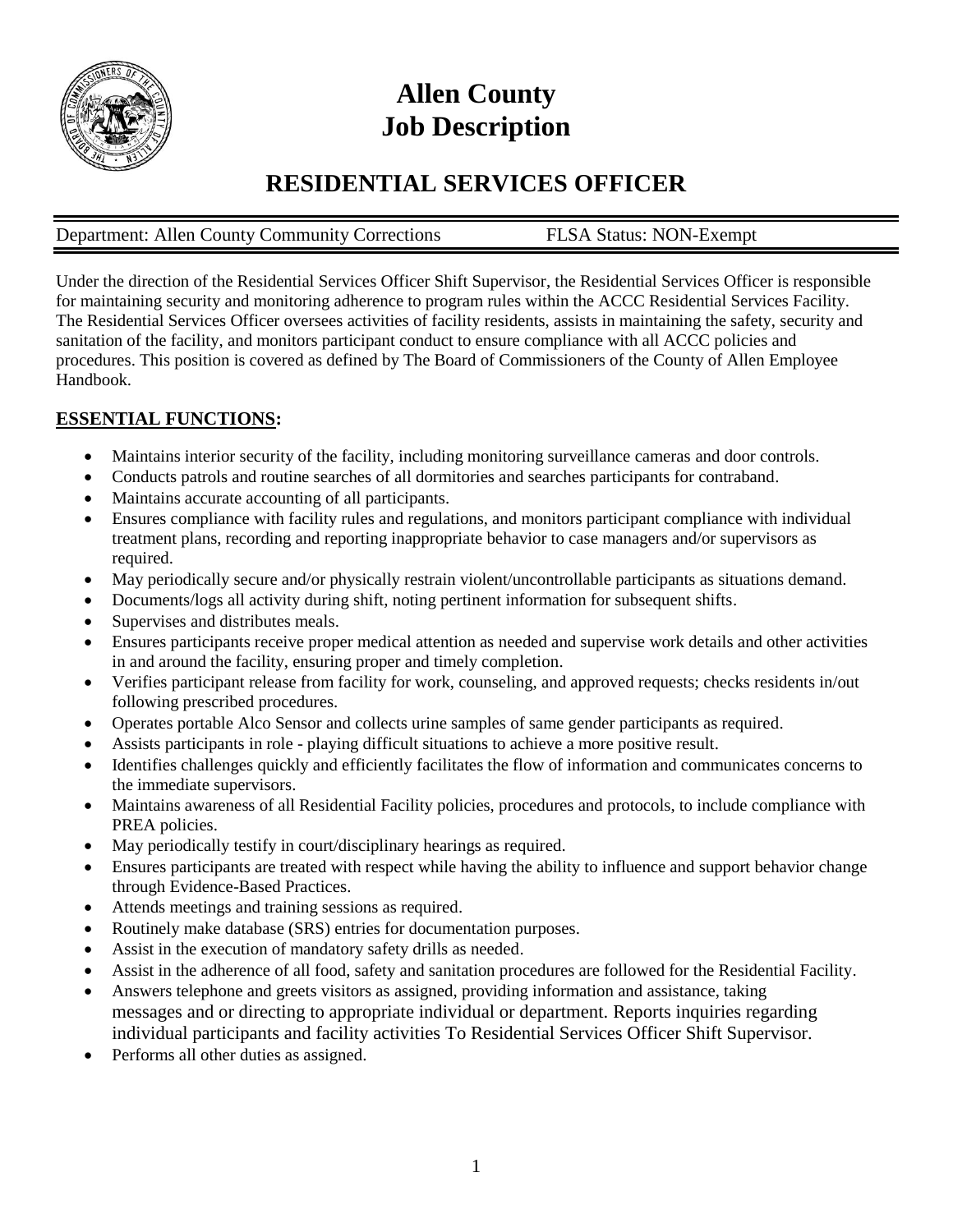#### **REQUIREMENTS:**

- Extensive experience working in a law enforcement and/or criminal justice environment, with focus on community-based supervision preferred. Experience working in a residential environment preferred.
- High School Diploma or equivalent required; Associates in Criminal Justice is preferred.
- Previous experience with case management/supervision of criminal offenders preferred.
- Ability to obtain Motivational Interviewing Internal Certification.
- Ability to obtain Crisis Interviewing Training (CIT) Certification.
- Ability to obtain Criminal Justice Risk Assessment (IRAS) Instrument Training/Application Certification.
- Ability to obtained required training certificates within time specified by department, including first responder/CPR, response to resistance, verbal de-escalation and disease control.
- Ability to use all assigned uniforms and/or equipment.
- Ability to be successfully certified in the use of Taser, as required.
- Ability to be successfully certified in the use of baton and handcuffs.
- Ability to be successfully certified in safe use of pepper spray.
- Must attend and successfully complete all required agency training courses, including defensive tactics.
- Ability to deal swiftly, rationally and decisively with potentially violent individuals in precarious situations.
- Ability to recognize anti-social thinking and behaviors and to address them immediately, positively and in a non-threatening manner.
- Ability to work with others in a team environment and maintain appropriate, respectful interrelationships with co-workers.
- Ability to competently service the public with diplomacy and respect, including occasional encounters with irate/hostile persons.
- Ability to regularly work weekend and/or evening hours, occasionally work extended and or irregular hours.
- Knowledge of all local, state, and federal laws applicable to program operations.
- The agency subscribes to the National Institute of Corrections' Eight Principles of Effective Intervention (EBP), must be able to complete required Correctional EBP training programs and demonstrate competencies that focus on empirical recidivism risk reduction strategies.
- Strong written and verbal communication skills.
- Ability to maintain strict confidentiality of all department records and information.
- Proficient computer skills with the ability to use Microsoft Office and other job-related software.
- Ability to make practical application of rules, regulations, policies, and procedures of the department.
- Ability to work alone under minimal supervision and with others in a team environment.
- Ability to property document and preserve evidence.

#### **DIFFICULTY OF WORK:**

The Residential Services Officer is required to have comprehensive knowledge of program guidelines of Allen County Community Corrections (ACCC), working knowledge of all court procedures, exercising judgement to effectively assess, evaluate and work with participants. Careful consideration is needed for unique situations and a variety of complex and significant circumstances and choices.

### **RESPONSIBILITY:**

The Residential Services Officer is responsible for overseeing the internal safety and day to day operations of the living quarters with ACCC's Residential Facility. The Residential Services Officer will also be required to model pro-social behavior daily. Purpose and desired results are known, and some unusual cases and circumstances are discussed with supervisors. Work is reviewed for completeness, soundness of judgement and compliance with laws and regulations.